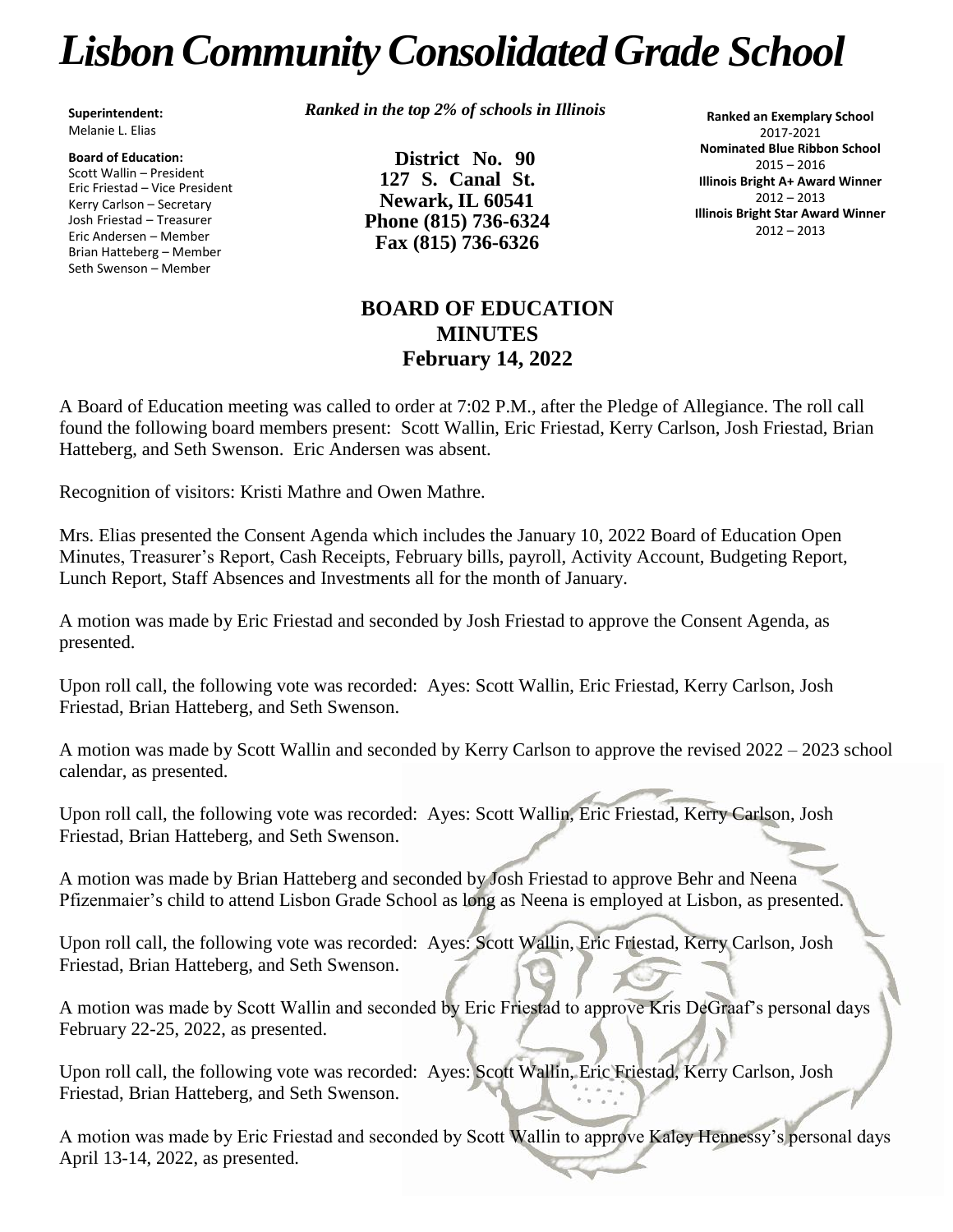Upon roll call, the following vote was recorded: Ayes: Scott Wallin, Eric Friestad, Kerry Carlson, Josh Friestad, Brian Hatteberg, and Seth Swenson.

A motion was made by Eric Friestad and seconded by Seth Swenson to approve Newkirk and Associates to do Lisbon CCSD #90's bills and payroll, as presented.

Upon roll call, the following vote was recorded: Ayes: Scott Wallin, Eric Friestad, Kerry Carlson, Josh Friestad, Brian Hatteberg, and Seth Swenson.

#### CLOSED MEETING MINUTES

Month: February Day 14 Year 2022

#### **MOTION TO ADJOURN TO CLOSED MEETING:**

Executive Session: A motion was made by Scott Wallin and seconded by Josh Friestad to adjourn to Executive Session for the discussion of employment, compensation, discipline, performance, or dismissal of specific employees, specific individuals who serve as independent contractors in an educational setting, or specific

#### ROLL CALL:

- "Yeas": Scott Wallin, Eric Friestad, Kerry Carlson, Josh Friestad, Brian Hatteberg, and Seth Swenson
- "Nays": None.

Motion carried: Time 8:41 P.M.

## **MEMBERS PRESENT AT CLOSED MEETING**

The following members answered roll call at 8:41 P.M., at the closed meeting.

ROLL CALL: Present: Scott Wallin, Eric Friestad, Kerry Carlson, Josh Friestad, Brian Hatteberg, and Seth Swenson

Absent: Eric Andersen

### **RETURN TO OPEN MEETING**

A motion was made by Seth Swenson and seconded by Kerry Carlson at 9:46 P.M. to return to open meeting.

#### ROLL CALL:

- "Yeas": Scott Wallin, Eric Friestad, Kerry Carlson, Josh Friestad, Brian Hatteberg, and Seth Swenson.
- "Nays": None.